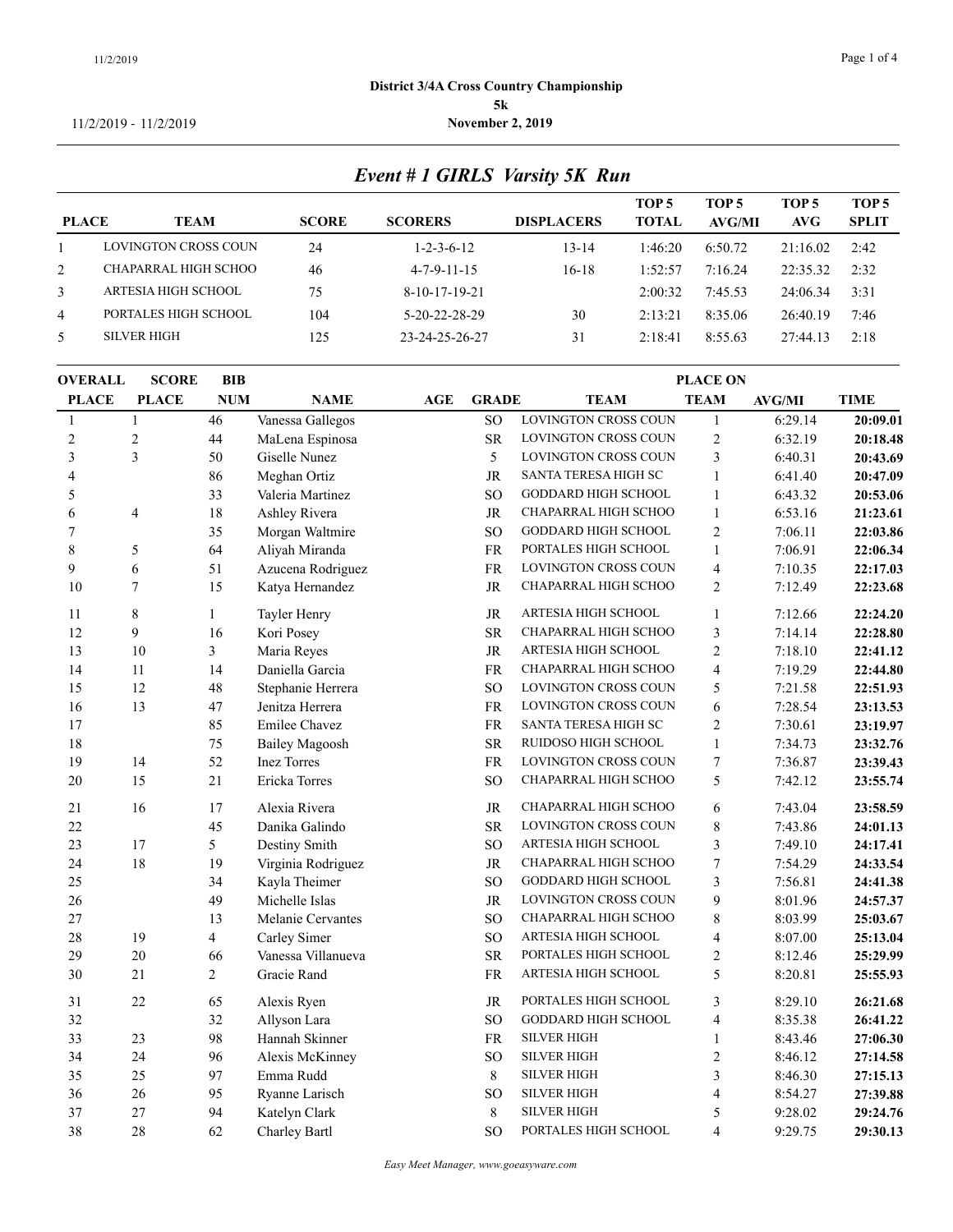# **District 3/4A Cross Country Championship 5k**<br>November 2, 2019

## 11/2/2019 - 11/2/2019 **November 2, 2019**

|    | $111202012$ $111202012$ |    |                |     |                      |          |          |
|----|-------------------------|----|----------------|-----|----------------------|----------|----------|
| 39 | 29                      | 63 | Karleah Hulett | JR  | PORTALES HIGH SCHOOL | 9:37.06  | 29:52.84 |
| 40 | 30                      | 67 | Andrea Weems   | SO. | PORTALES HIGH SCHOOL | 9:37.40  | 29:53.89 |
| 41 |                         | 99 | Darcie Stailey | JR  | SILVER HIGH          | 11:54.76 | 37:00.65 |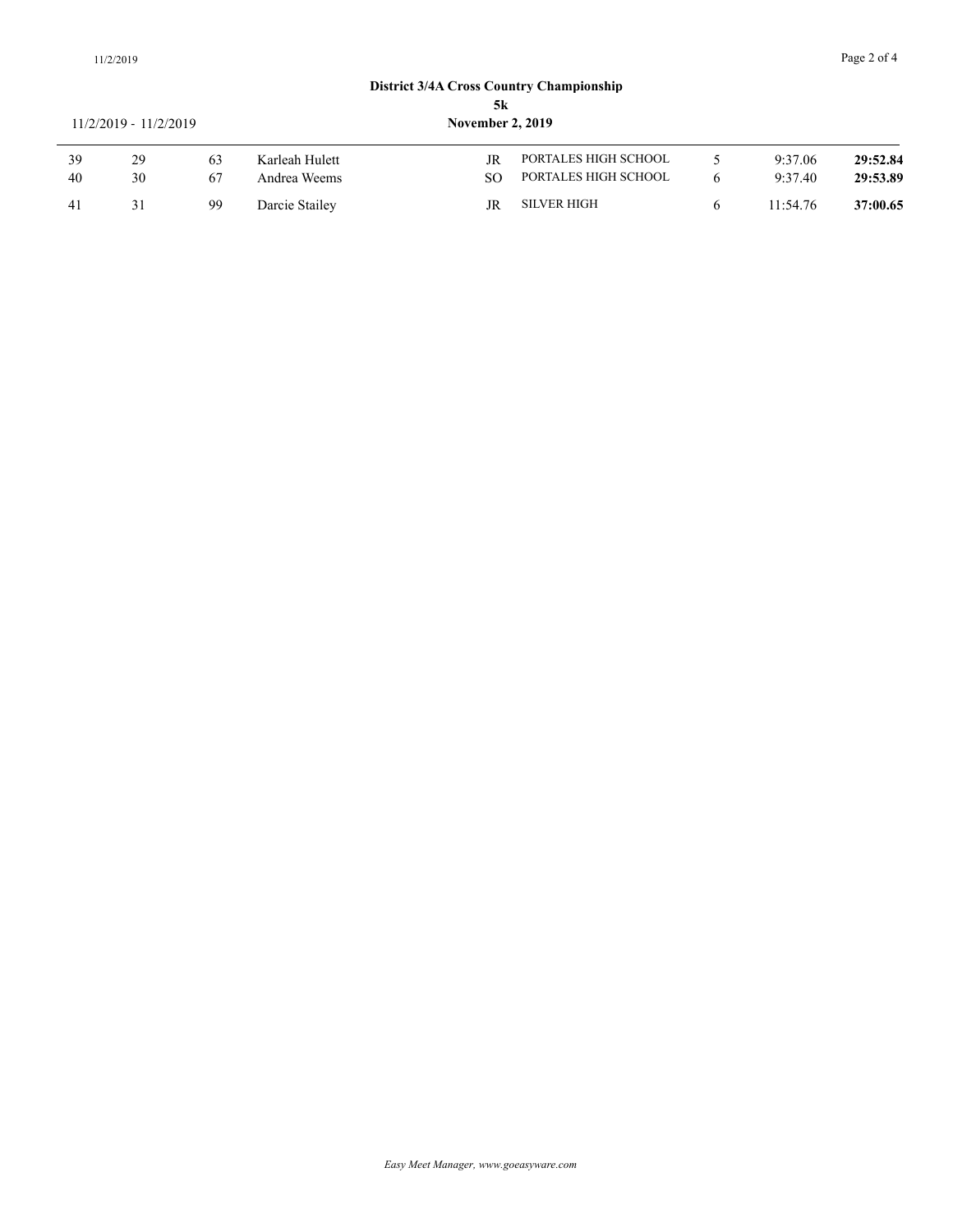#### **District 3/4A Cross Country Championship 5k** 11/2/2019 - 11/2/2019 **November 2, 2019**

*Event # 2 BOYS Varsity 5K Run*

|                |                             |              |                          |                   | TOP <sub>5</sub> | TOP 5   | TOP 5    | TOP <sub>5</sub> |
|----------------|-----------------------------|--------------|--------------------------|-------------------|------------------|---------|----------|------------------|
| <b>PLACE</b>   | <b>TEAM</b>                 | <b>SCORE</b> | <b>SCORERS</b>           | <b>DISPLACERS</b> | <b>TOTAL</b>     | AVG/MI  | AVG      | <b>SPLIT</b>     |
|                | <b>SANTA TERESA HIGH SC</b> | 35           | $1 - 2 - 4 - 5 - 23$     | 38-43             | 1:25:42          | 5:30.98 | 17:08.31 | 2:09             |
| 2              | RUIDOSO HIGH SCHOOL         | 63           | $8-9-12-16-18$           | 22-34             | 1:28:54          | 5:43.40 | 17:46.87 | :38              |
| $\mathfrak{Z}$ | <b>LOVINGTON CROSS COUN</b> | 101          | $11 - 15 - 24 - 25 - 26$ | 27-30             | 1:31:17          | 6:50.72 | 18:15.46 | :59              |
| $\overline{4}$ | PORTALES HIGH SCHOOL        | 104          | $3 - 6 - 17 - 36 - 42$   | 49                | 1:31:49          | 8:35.06 | 18:21.81 | 3:22             |
| 5              | ARTESIA HIGH SCHOOL         | 118          | 7-13-19-31-48            | 54                | 1:34:03          | 7:45.53 | 18:48.60 | 4:17             |
| 6              | <b>SILVER HIGH</b>          | 153          | $10-20-33-44-46$         | $47 - 51$         | 1:36:07          | 8:55.63 | 19:13.41 | 3:11             |
| $\tau$         | CHAPARRAL HIGH SCHOO        | 155          | 14-29-35-37-40           | $41 - 50$         | 1:34:58          | 7:16.24 | 18:59.62 | 1:44             |
| 8              | <b>GODDARD HIGH SCHOOL</b>  | 165          | 21-28-32-39-45           | $52 - 53$         | 1:36:19          | 6:11.99 | 19:15.72 | 2:27             |
|                |                             |              |                          |                   |                  |         |          |                  |

| <b>OVERALL</b> | <b>SCORE</b>   | <b>BIB</b> |                         | <b>PLACE ON</b> |                 |                            |                 |               |             |  |
|----------------|----------------|------------|-------------------------|-----------------|-----------------|----------------------------|-----------------|---------------|-------------|--|
| <b>PLACE</b>   | <b>PLACE</b>   | <b>NUM</b> | <b>NAME</b>             | AGE             | <b>GRADE</b>    | <b>TEAM</b>                | <b>TEAM</b>     | <b>AVG/MI</b> | <b>TIME</b> |  |
| $\mathbf{1}$   | $\mathbf{1}$   | 87         | Angel Anchondo          |                 | <b>SR</b>       | SANTA TERESA HIGH SC       | $\mathbf{1}$    | 5:13.32       | 16:13.45    |  |
| $\overline{c}$ | $\overline{c}$ | 90         | <b>Tristen Gonzales</b> |                 | <b>SR</b>       | SANTA TERESA HIGH SC       | $\sqrt{2}$      | 5:24.14       | 16:47.04    |  |
| 3              | 3              | 73         | <b>Michael Riess</b>    |                 | <b>FR</b>       | PORTALES HIGH SCHOOL       | $\mathbf{1}$    | 5:28.48       | 17:00.54    |  |
| 4              | $\overline{4}$ | 93         | Steven Unzueta          |                 | <b>SR</b>       | SANTA TERESA HIGH SC       | 3               | 5:30.57       | 17:07.03    |  |
| 5              | 5              | 88         | Andres Campos           |                 | SO <sub>1</sub> | SANTA TERESA HIGH SC       | 4               | 5:31.98       | 17:11.40    |  |
| 6              | 6              | $70\,$     | <b>Brandon Guerro</b>   | 17              | <b>SR</b>       | PORTALES HIGH SCHOOL       | $\sqrt{2}$      | 5:32.13       | 17:11.87    |  |
| 7              | 7              | 12         | O'Brien Verdin          |                 | <b>SR</b>       | ARTESIA HIGH SCHOOL        | $\mathbf{1}$    | 5:35.68       | 17:22.91    |  |
| 8              | $\,8\,$        | 82         | Edgar Rodriguez         |                 | <b>JR</b>       | RUIDOSO HIGH SCHOOL        | $\mathbf{1}$    | 5:37.39       | 17:28.21    |  |
| 9              | 9              | 79         | Corey Flores            |                 | <b>SR</b>       | RUIDOSO HIGH SCHOOL        | $\sqrt{2}$      | 5:37.59       | 17:28.84    |  |
| 10             | 10             | 104        | Matthew Holguin         |                 | <sub>SO</sub>   | <b>SILVER HIGH</b>         | $\mathbf{1}$    | 5:38.67       | 17:32.20    |  |
| 11             | 11             | 58         | Jeezer Miranda          |                 | <b>SR</b>       | LOVINGTON CROSS COUN       | $\overline{1}$  | 5:40.58       | 17:38.13    |  |
| 12             | 12             | 83         | Ryan Segura             |                 | <sub>SO</sub>   | RUIDOSO HIGH SCHOOL        | $\mathfrak{Z}$  | 5:43.71       | 17:47.84    |  |
| 13             | 13             | 9          | Derek Pacheco           |                 | <b>SR</b>       | ARTESIA HIGH SCHOOL        | $\mathfrak{2}$  | 5:45.19       | 17:52.46    |  |
| 14             | 14             | 25         | Landon Macias           |                 | JR              | CHAPARRAL HIGH SCHOO       | $\mathbf{1}$    | 5:47.07       | 17:58.30    |  |
| 15             | 15             | 61         | Colton Sellers          |                 | JR              | LOVINGTON CROSS COUN       | $\sqrt{2}$      | 5:48.02       | 18:01.23    |  |
| 16             | 16             | 77         | <b>Bradley Blanco</b>   |                 | <b>SR</b>       | RUIDOSO HIGH SCHOOL        | 4               | 5:48.49       | 18:02.71    |  |
| 17             | 17             | 69         | Luis Esparza            |                 | JR              | PORTALES HIGH SCHOOL       | 3               | 5:48.72       | 18:03.41    |  |
| 18             | 18             | 76         | Jaden Avalos            |                 | SO              | RUIDOSO HIGH SCHOOL        | 5               | 5:49.80       | 18:06.78    |  |
| 19             | 19             | 8          | Julian Martinez         |                 | <b>JR</b>       | ARTESIA HIGH SCHOOL        | 3               | 5:50.27       | 18:08.24    |  |
| 20             | 20             | 109        | Shawn C. Rogers         |                 | SO <sub>1</sub> | <b>SILVER HIGH</b>         | $\overline{2}$  | 5:50.94       | 18:10.31    |  |
| 21             | $21\,$         | 37         | Nick Fox                |                 | <b>SR</b>       | <b>GODDARD HIGH SCHOOL</b> | 1               | 5:51.19       | 18:11.10    |  |
| 22             | 22             | 84         | Ian Simpson             |                 | SO <sub>1</sub> | RUIDOSO HIGH SCHOOL        | 6               | 5:53.31       | 18:17.67    |  |
| 23             | 23             | 92         | Sebastian E. Solis      |                 | <b>FR</b>       | SANTA TERESA HIGH SC       | 5               | 5:54.91       | 18:22.65    |  |
| 24             | 24             | 60         | Zabdiel Ramos           |                 | 5               | LOVINGTON CROSS COUN       | 3               | 5:55.02       | 18:23.00    |  |
| 25             | 25             | 55         | Carter Diamond          |                 | <b>JR</b>       | LOVINGTON CROSS COUN       | 4               | 5:59.53       | 18:37.00    |  |
| 26             | 26             | 54         | Derick Castellanos      |                 | <b>FR</b>       | LOVINGTON CROSS COUN       | 5               | 5:59.84       | 18:37.97    |  |
| 27             | 27             | 53         | Joseph Casillas         |                 | <b>SR</b>       | LOVINGTON CROSS COUN       | 6               | 6:03.39       | 18:48.99    |  |
| 28             | 28             | 43         | Michael Young           |                 | <b>SO</b>       | <b>GODDARD HIGH SCHOOL</b> | $\mathfrak{2}$  | 6:03.63       | 18:49.73    |  |
| 29             | 29             | $26\,$     | Jesus Moreno            |                 | $\rm JR$        | CHAPARRAL HIGH SCHOO       | $\sqrt{2}$      | 6:04.71       | 18:53.09    |  |
| 30             | 30             | 56         | Cristian Dominguez      |                 | <b>SR</b>       | LOVINGTON CROSS COUN       | $7\phantom{.0}$ | 6:06.52       | 18:58.71    |  |
| 31             | 31             | $\tau$     | Epolito Lopez           |                 | FR              | ARTESIA HIGH SCHOOL        | 4               | 6:06.63       | 18:59.07    |  |
| 32             | 32             | 41         | Jonathan Smith          |                 | <b>FR</b>       | GODDARD HIGH SCHOOL        | 3               | 6:06.74       | 18:59.41    |  |
| 33             | 33             | 105        | Miguel Leon             |                 | SO <sub>1</sub> | <b>SILVER HIGH</b>         | 3               | 6:07.68       | 19:02.34    |  |
| 34             | 34             | $80\,$     | Mack McKittrick         |                 | <sub>SO</sub>   | RUIDOSO HIGH SCHOOL        | 7               | 6:08.08       | 19:03.56    |  |
| 35             |                | 57         | Ismael Martinez         |                 | <b>FR</b>       | LOVINGTON CROSS COUN       | 8               | 6:08.46       | 19:04.76    |  |
|                |                |            |                         |                 |                 |                            |                 |               |             |  |

*Easy Meet Manager, www.goeasyware.com*